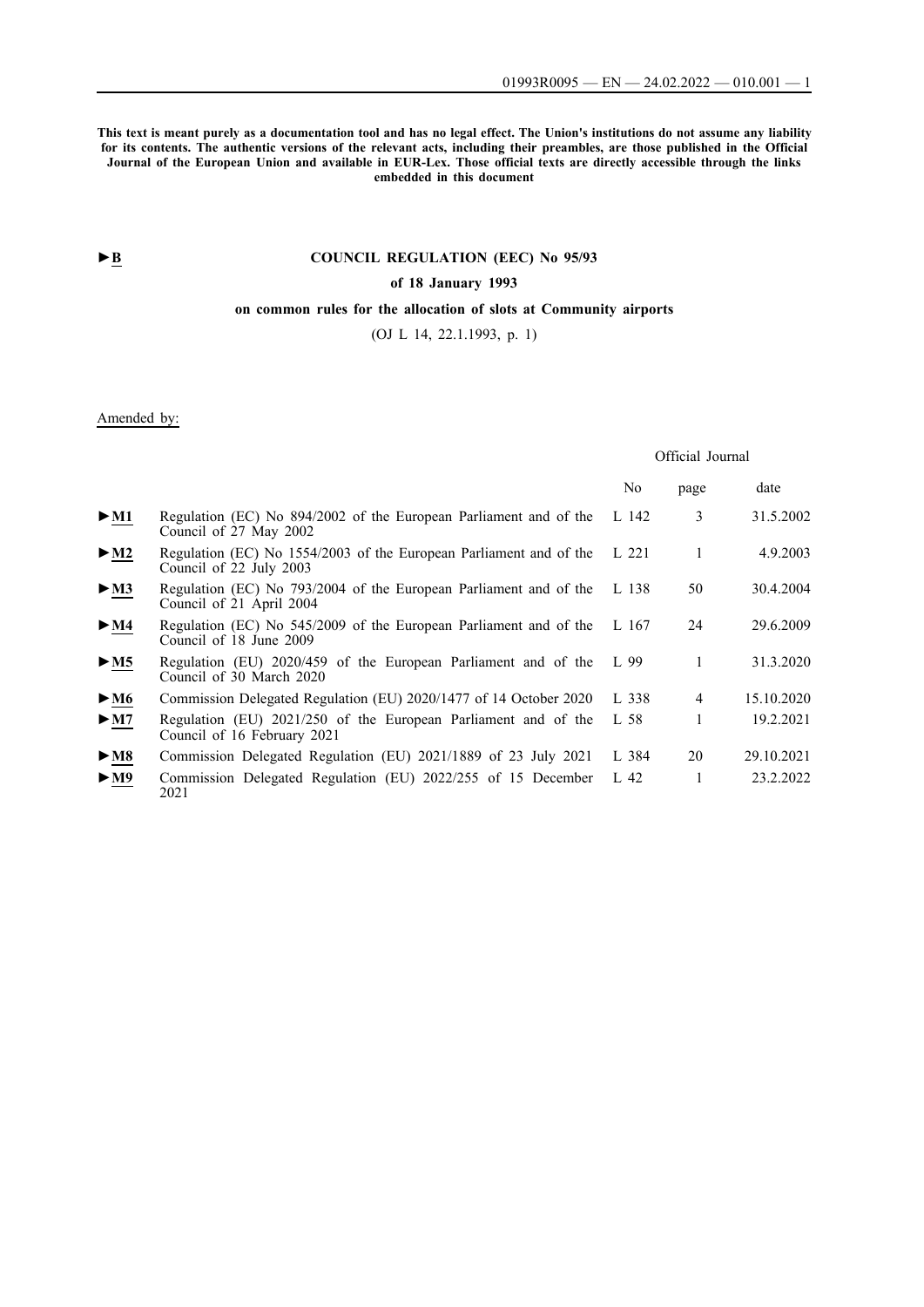### **COUNCIL REGULATION (EEC) No 95/93**

### **of 18 January 1993**

**on common rules for the allocation of slots at Community airports**

#### *Article 1*

#### **Scope**

1. This Regulation shall apply to Community airports.

#### **▼B**

**▼M3**

2. The application of this Regulation to the airport of Gibraltar is understood to be without prejudice to the respective legal positions of the Kingdom of Spain and the United Kingdom with regard to the dispute over sovereignty over the territory in which the airport is situated.

3. Application of the provisions of this Regulation to Gibraltar airport shall be suspended until the arrangements in the joint declarations made by the Foreign Ministers of the Kingdom of Spain and the United Kingdom on 2 December 1987 have come into operation. The Governments of Spain and the United Kingdom will so inform the Council of that date.

### *Article 2*

#### **Definitions**

For the purpose of this Regulation:

#### **▼M3**

- (a) 'slot' shall mean the permission given by a coordinator in accordance with this Regulation to use the full range of airport infrastructure necessary to operate an air service at a coordinated airport on a specific date and time for the purpose of landing or take-off as allocated by a coordinator in accordance with this Regulation;
- (b) 'new entrant' shall mean:
	- (i) an air carrier requesting, as part of a series of slots, a slot at an airport on any day, where, if the carrier's request were accepted, it would in total hold fewer than five slots at that airport on that day, or
	- (ii) an air carrier requesting a series of slots for a non-stop scheduled passenger service between two Community airports where at most two other air carriers operate the same non-stop scheduled service between these airports or airport systems on that day, where, if the air carrier's request were accepted, the air carrier would nonetheless hold fewer than five slots at that airport on that day for that non-stop service, or
	- (iii) an air carrier requesting a series of slots at an airport for a non-stop scheduled passenger service between that airport and a regional airport where no other air carrier operates a direct scheduled passenger service between these airports or airport systems on that day, where, if the air carrier's request

# **▼B**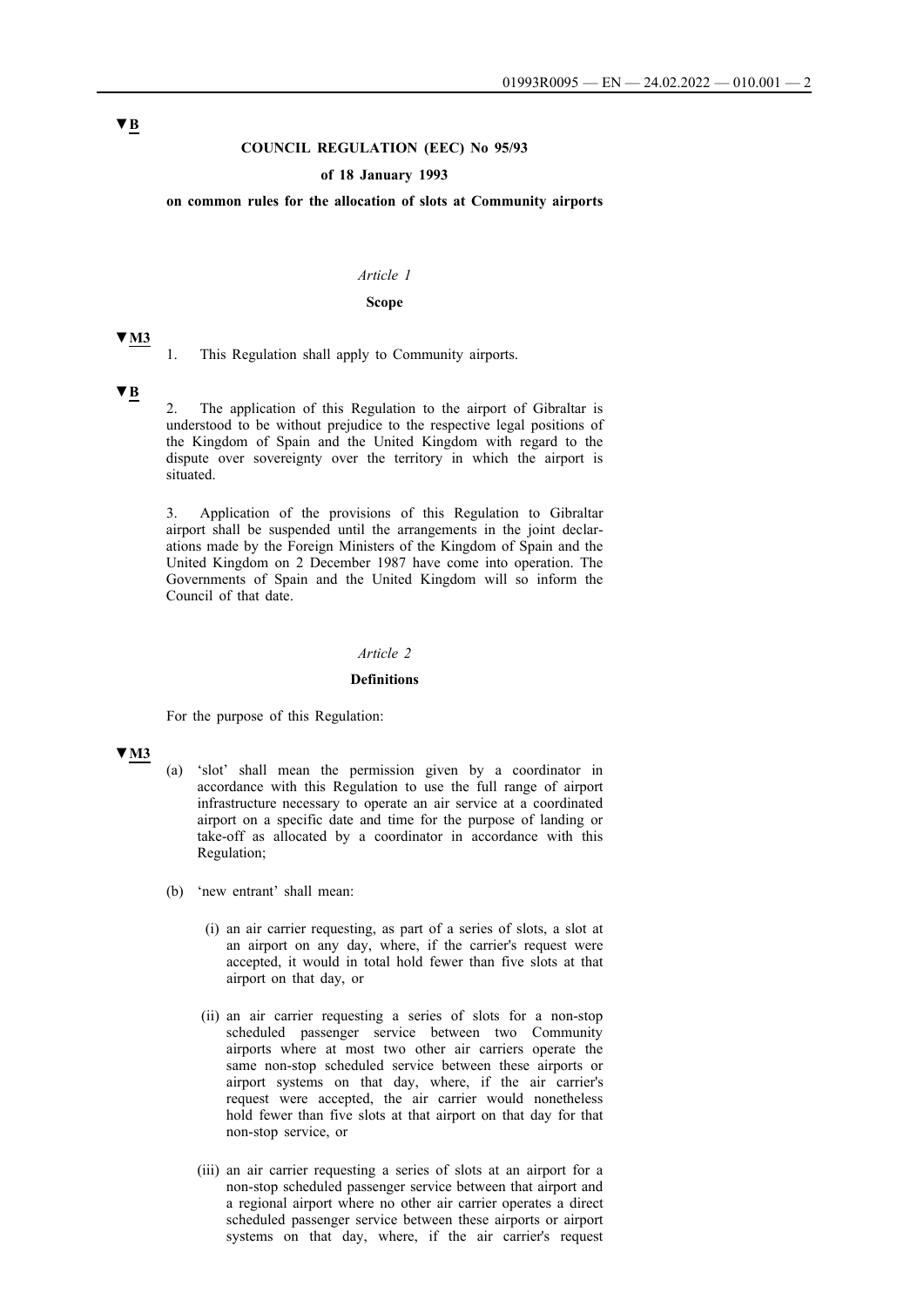were accepted, the air carrier would nonetheless hold fewer than five slots at that airport on that day for that non-stop service.

An air carrier holding more than 5 % of the total slots available on the day in question at a particular airport, or more than 4 % of the total slots available on the day in question in an airport system of which that airport forms part, shall not be considered as a new entrant at that airport;

#### **▼M7**

- (ba) during the period referred to in Article 10a(3) 'new entrant' shall mean:
	- (i) an air carrier requesting, as part of a series of slots, a slot at an airport on any day, where, if the carrier's request were accepted, it would in total hold fewer than seven slots at that airport on that day; or
	- (ii) an air carrier requesting a series of slots for a non-stop scheduled passenger service between two Union airports, where at most two other air carriers operate the same nonstop scheduled service between those airports on that day, and where, if the air carrier's request were accepted, the air carrier would nonetheless hold fewer than nine slots at that airport on that day for that non-stop service.

An air carrier which, together with its parent company, its own subsidiaries or the subsidiaries of its parent company, holds more than 10 % of the total slots allocated on the day in question at a particular airport, shall not be considered as a new entrant at that airport;

## **▼B**

- (c) 'direct air service' shall mean a service between two airports including stopovers with the same aircraft and same flight number;
- (d) 'scheduling period' shall mean either the summer or winter season as used in the schedules of air carriers;
- (e) 'Community air carrier' shall mean an air carrier with a valid operating licence issued by a Member State in accordance with Council Regulation (EEC) No 2407/92 of 23 July 1992 on licensing of air carriers  $(1)$ ;

## **▼M3**

(f) (i) 'air carrier' shall mean an air transport undertaking holding a valid operating licence or equivalent at the latest on 31 January for the following summer season or on 31 August for the following winter season. For the purpose of Articles 4, 8, 8a and 10, the definition of air carrier shall also include business aviation operators, when they operate according to a schedule; for the purposes of Articles  $7$  and 14; the definition of air carrier shall also include all civil aircraft operators;

 $\overline{(^1)}$  OJ No L 240, 24.8.1992, p. 1.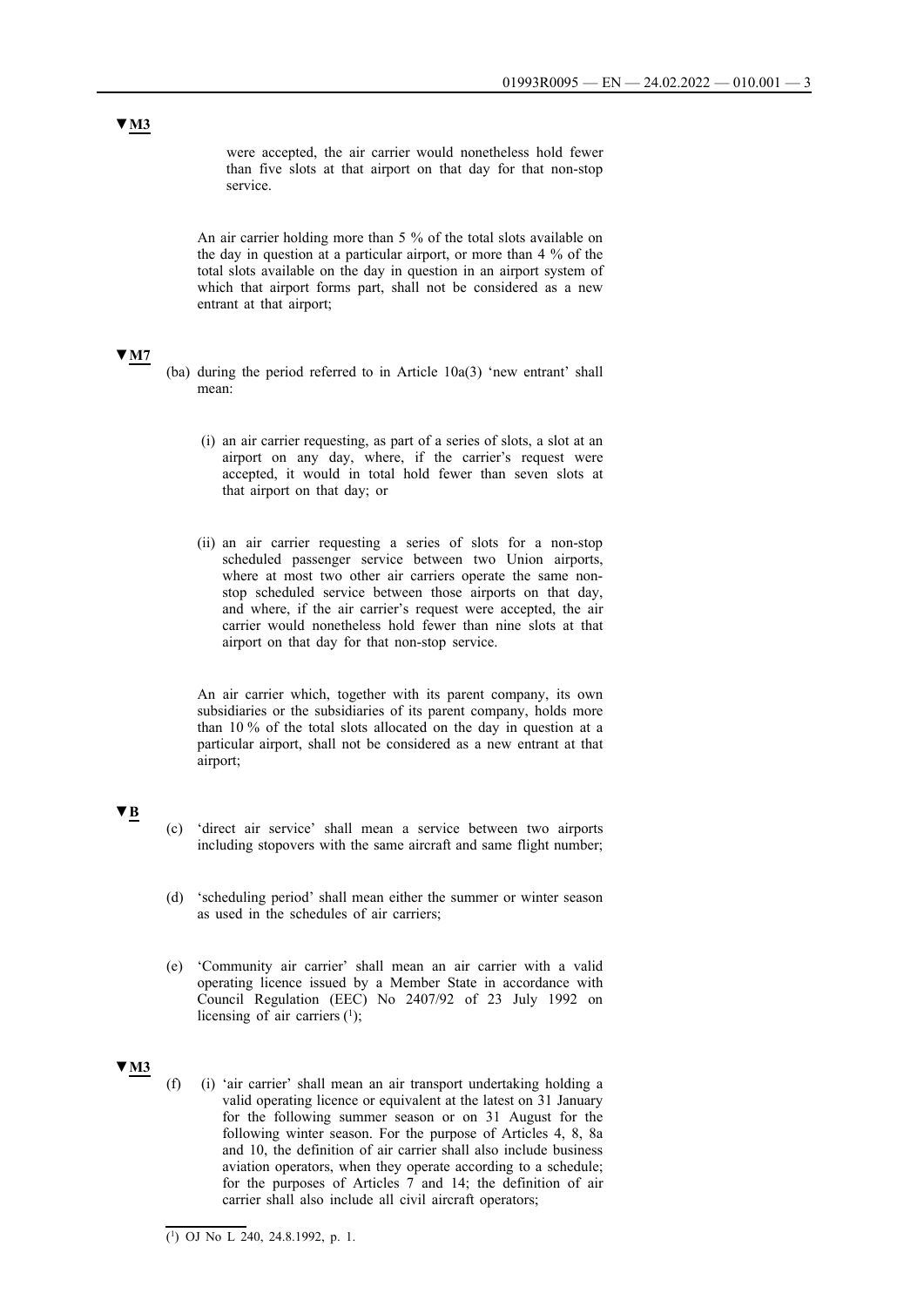- (ii) 'group of air carriers' shall mean two or more air carriers which together perform joint operations, franchise operations or code-sharing for the purpose of operating a specific air service;
- (g) 'coordinated airport' shall mean any airport where, in order to land or take off, it is necessary for an air carrier or any other aircraft operator to have been allocated a slot by a coordinator, with the exception of State flights, emergency landings and humanitarian flights;

### **▼B**

(h) 'airport system' shall mean two or more airports grouped together and serving the same city or conurbation, as indicated in Annex II to Regulation (EEC) No 2408/92;

#### **▼M3**

- (i) 'schedules facilitated airport' shall mean an airport where there is potential for congestion at some periods of the day, week or year which is amenable to resolution by voluntary cooperation between air carriers and where a schedules facilitator has been appointed to facilitate the operations of air carriers operating services or intending to operate services at that airport;
- (j) 'managing body of an airport' shall mean the body which, in conjunction with other activities or otherwise, has the task under national laws or regulations of administering and managing the airport facilities and coordinating and controlling the activities of the various operators present at the airport or within the airport system concerned;
- (k) 'series of slots' shall mean at least five slots having been requested for the same time on the same day of the week regularly in the same scheduling period and allocated in that way or, if that is not possible, allocated at approximately the same time;
- (l) 'business aviation' shall mean that sector of general aviation which concerns the operation or use of aircraft by companies for the carriage of passengers or goods as an aid to the conduct of their business, where the aircraft are flown for purposes generally considered not for public hire and are piloted by individuals having, at a minimum, a valid commercial pilot license with an instrument rating;
- (m) 'coordination parameters' shall mean the expression in operational terms of all the capacity available for slot allocation at an airport during each coordination period, reflecting all technical, operational and environmental factors that affect the performance of the airport infrastructure and its different sub-systems;

## **▼M7**

(n) 'COVID-19 coordination parameters' shall mean revised coordination parameters resulting in a reduction of available airport capacity at a coordinated airport as a result of specific sanitary measures imposed by Member States in response to the COVID-19 crisis.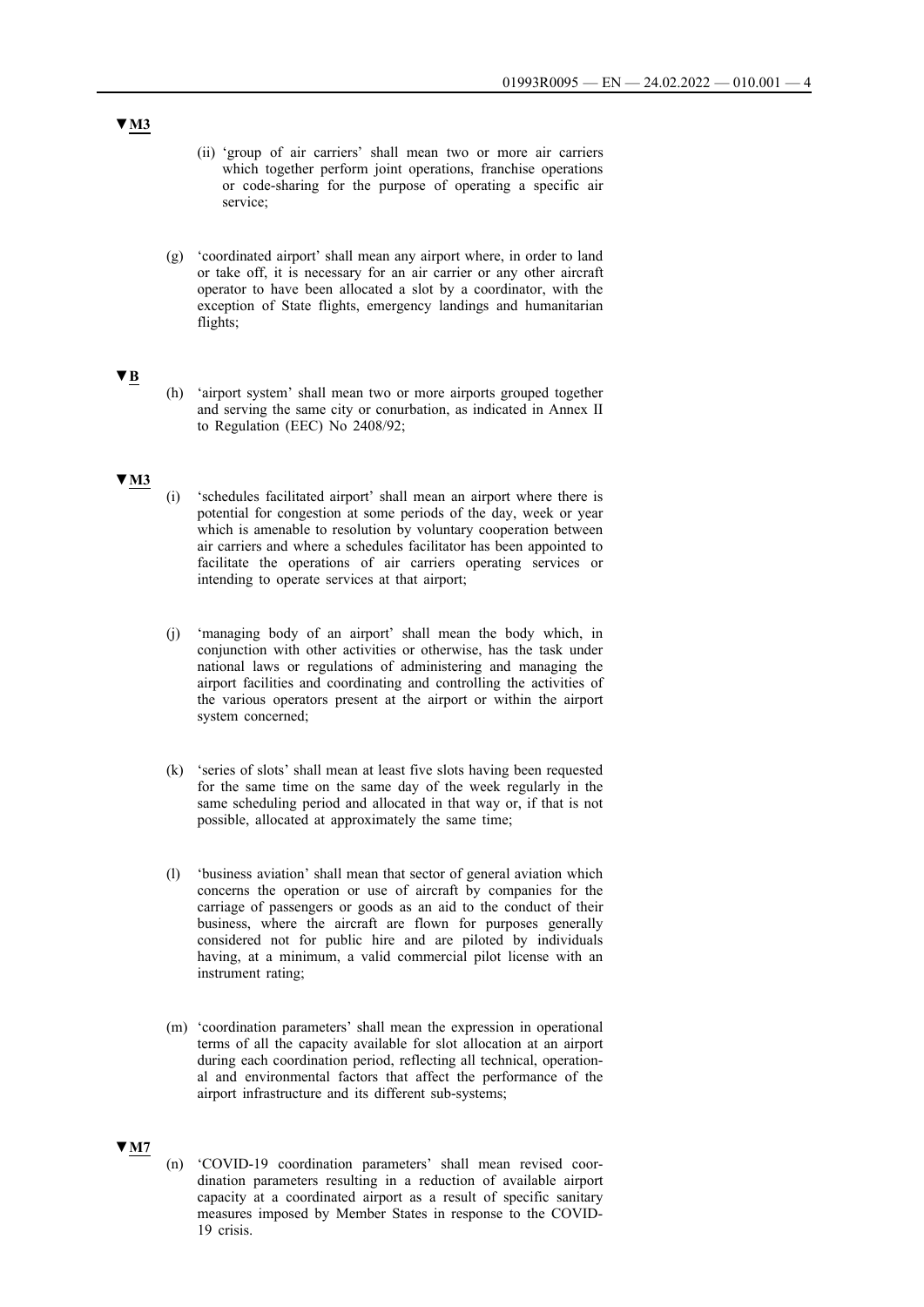#### *Article 3*

#### **Conditions for airport coordination**

## **▼M3**

- 1. (a) A Member State shall be under no obligation to designate any airport as schedules facilitated or coordinated save in accordance with the provisions of this Article.
	- (b) A Member State shall not designate an airport as coordinated save in accordance with the provisions of paragraph 3.

## **▼B**

2. A Member State may, however, provide for any airport to be designated as a **►M3** schedules facilitated airport ◄ provided that principles of transparency, neutrality and non-discrimination are met.

### **▼M3**

3. The Member State responsible shall ensure that a thorough capacity analysis is carried out at an airport with no designation status or at a schedules facilitated airport by the managing body of that airport or by any other competent body when that Member State considers it necessary, or within six months:

- (i) following a written request from air carriers representing more than half of the operations at an airport or from the managing body of the airport when either considers that capacity is insufficient for actual or planned operations at certain periods; or
- (ii) upon request from the Commission, in particular where an airport is in reality accessible only for air carriers that have been allocated slots or where air carriers and in particular new entrants encounter serious problems in securing landing and take off possibilities at the airport in question.

This analysis, based on commonly recognised methods, shall determine any shortfall in capacity, taking into account environmental constraints at the airport in question. The analysis shall consider the possibilities of overcoming such shortfall through new or modified infrastructure, operational changes, or any other change, and the time frame envisaged to resolve the problems. It shall be updated if paragraph 5 has been invoked, or when there are changes at the airport influencing significantly its capacity and capacity usage. Both the analysis and the method used shall be made available to the parties having requested the analysis and, upon request, to other interested parties. The analysis shall be communicated to the Commission at the same time.

4. On the basis of the analysis, the Member State shall consult on the capacity situation at the airport with the managing body of the airport, the air carriers using the airport regularly, their representative organisations, representatives of general aviation using the airport regularly and air traffic control authorities.

5. Where capacity problems occur for at least one scheduling period, the Member State shall ensure that the airport is designated as coordinated for the relevant periods only if:

# **▼B**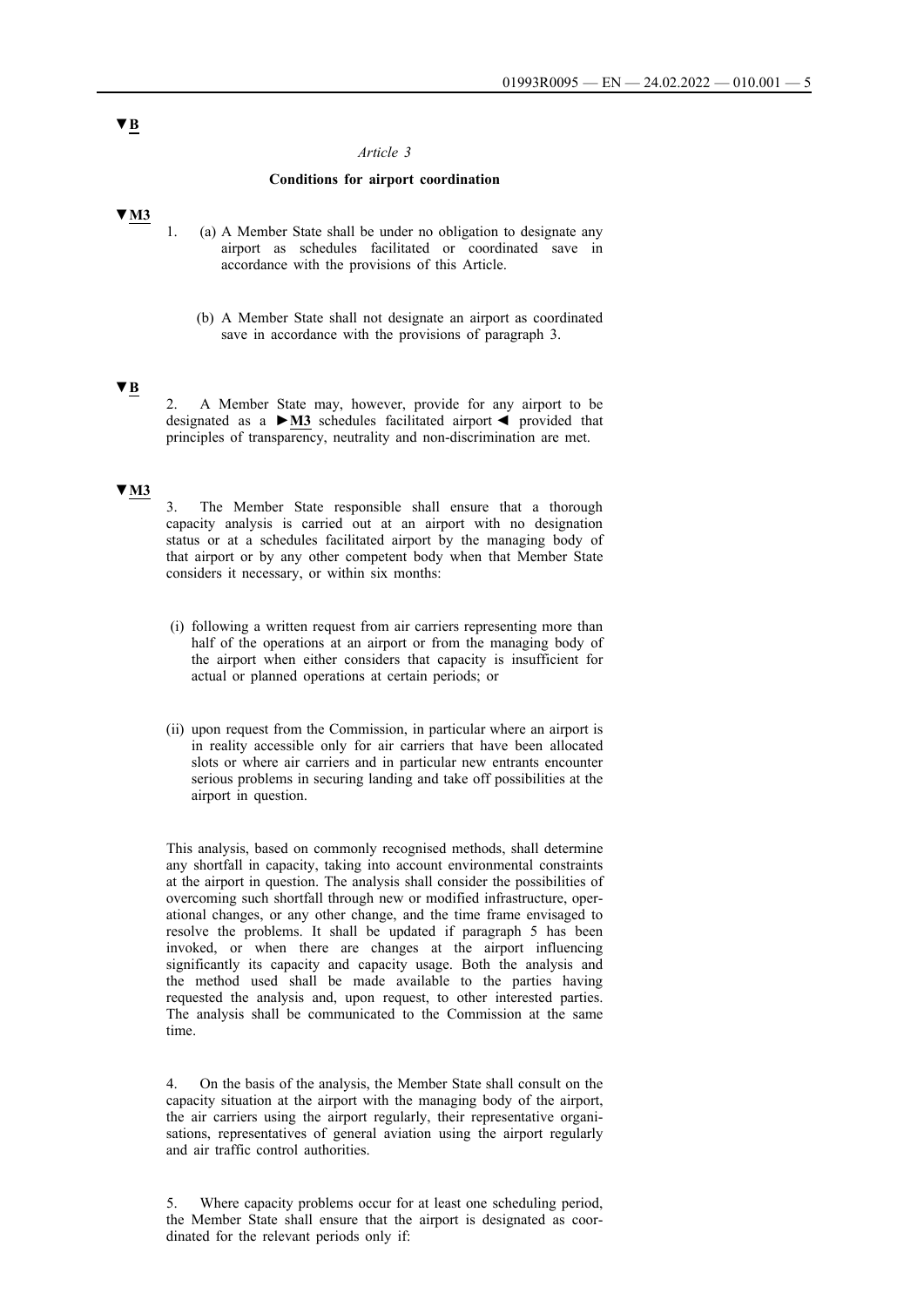- (a) the shortfall is of such a serious nature that significant delays cannot be avoided at the airport, and
- (b) there are no possibilities of resolving these problems in the short term.

6. By way of derogation from paragraph 5, Member States may, in exceptional circumstances, designate as coordinated the airports affected for the appropriate period.

## **▼B**

**►M3** 7. ◄ When a capacity sufficient to meet actual or planned operations is provided at a **►M3** coordinated airport ◄, its desgination as a fully coordinated airport shall be lifted.

#### *Article 4*

### **▼M3**

# **The schedules facilitator and the coordinator**

1. The Member State responsible for a schedules facilitated or coordinated airport shall ensure the appointment of a qualified natural or legal person as schedules facilitator or airport coordinator respectively after having consulted the air carriers using the airport regularly, their representative organisations and the managing body of the airport and the coordination committee, where such a committee exists. The same schedules facilitator or coordinator may be appointed for more than one airport.

2. The Member State responsible for a schedules facilitated or coordinated airport shall ensure:

- (a) that at a schedules facilitated airport, the schedules facilitator acts under this Regulation in an independent, neutral, non-discriminatory and transparent manner;
- (b) the independence of the coordinator at a coordinated airport by separating the coordinator functionally from any single interested party. The system of financing the coordinators' activities shall be such as to guarantee the coordinator's independent status;
- (c) that the coordinator acts according to this Regulation in a neutral, non-discriminatory and transparent way.

3. The schedules facilitator and the coordinator shall participate in such international scheduling conferences of air carriers as are permitted by Community law.

The schedules facilitator shall advise air carriers and recommend alternative arrival and/or departure times when congestion is likely to occur.

5. The coordinator shall be the sole person responsible for the allocation of slots. He shall allocate the slots in accordance with the provisions of this Regulation and shall make provision so that, in an emergency, slots can also be allocated outside office hours.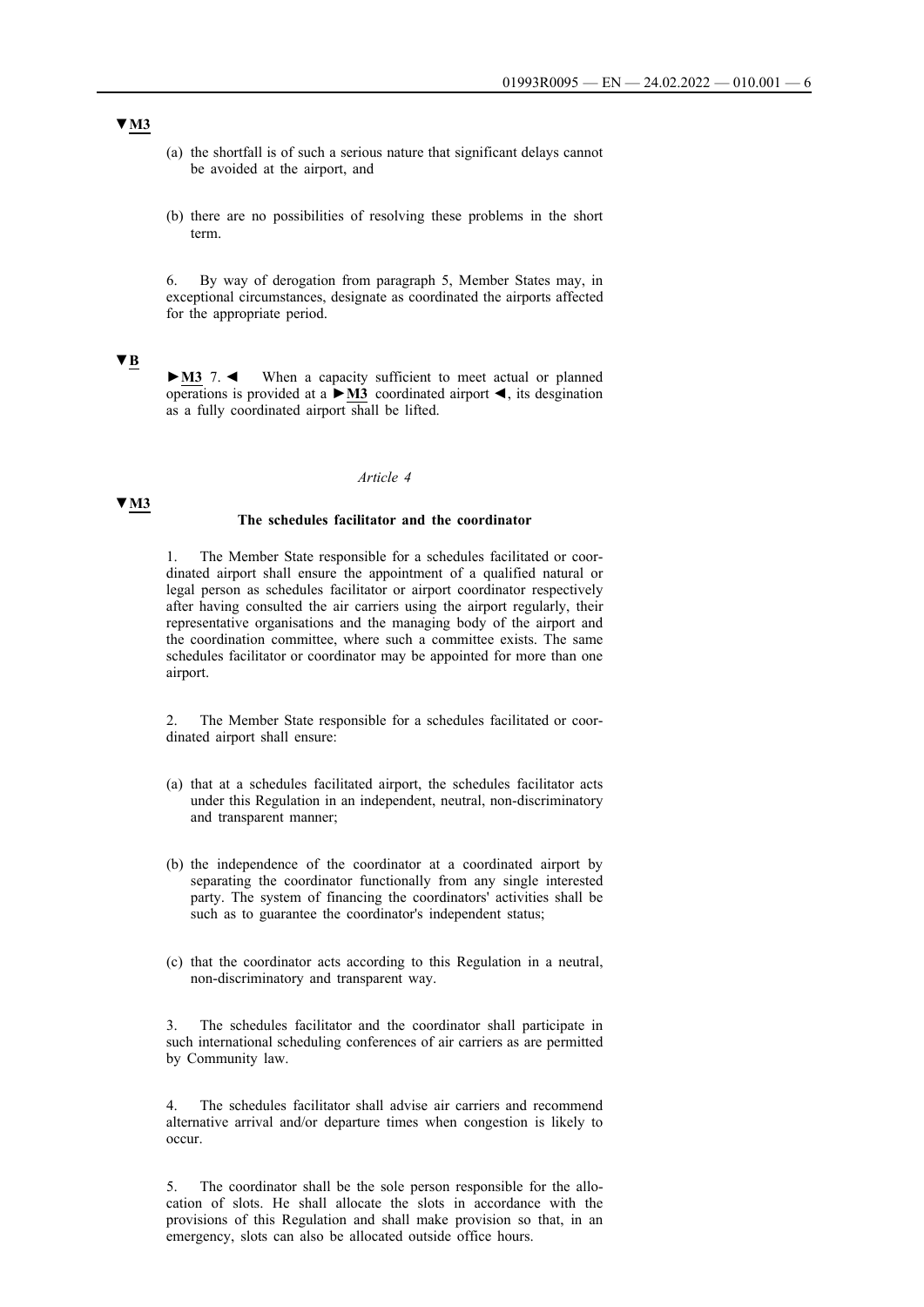6. The schedules facilitator shall monitor the conformity of air carriers' operations with the schedules recommended to them. The coordinator shall monitor the conformity of air carriers' operations with the slots allocated to them. These conformity checks shall be carried out in cooperation with the managing body of the airport and with the air traffic control authorities and shall take into account the time and other relevant parameters relating to the airport concerned. The coordinator shall submit on request to the Member States concerned and to the Commission an annual activity report, concerning, in particular, the application of Articles 8a and 14, as well as any complaints regarding the application of Articles 8 and 10 submitted to the coordination committee and the steps taken to resolve them.

7. All schedules facilitators and coordinators shall cooperate to detect inconsistencies in schedules.

## **▼B**

**►M3** 8. ◄ **►M3** The coordinator shall on request and within a reasonable time make available free of charge for review to interested parties, in particular to members or observers of the coordination committee, either in written form or in any other easily accessible form, the following information: ◄

- (a) historical slots by airline, chronologically, for all air carriers at the airport,
- (b) requested slots (initial submissions), by air carriers and chronologically, for all air carriers,
- (c) all allocated slots, and outstanding slot requests, listed individually in chronologcial order, by air carriers, for all air carriers,
- (d) remaining available slots,
- (e) full details on the criteria being used in the allocation.

### **▼M3**

9. The information referred to in paragraph 8 shall be made available at the latest at the time of the relevant scheduling conferences and as appropriate during the conferences and thereafter. On request, the coordinator shall provide such information in a summarised format. A costrelated fee may be charged for the provision of such summarised information.

10. Where relevant and generally accepted schedules information standards are available, the schedules facilitator, the coordinator and the air carriers shall apply them provided that they comply with Community law.

#### *Article 5*

#### **Coordination committee**

1. At a coordinated airport, the Member State responsible shall ensure that a coordination committee is set up. The same coordination committee may be designated for more than one airport. Membership of this committee shall be open at least to the air carriers using the airport(s) in question regularly and their representative organisations, the managing body of the airport concerned, the relevant air traffic control authorities and the representatives of general aviation using the airport regularly.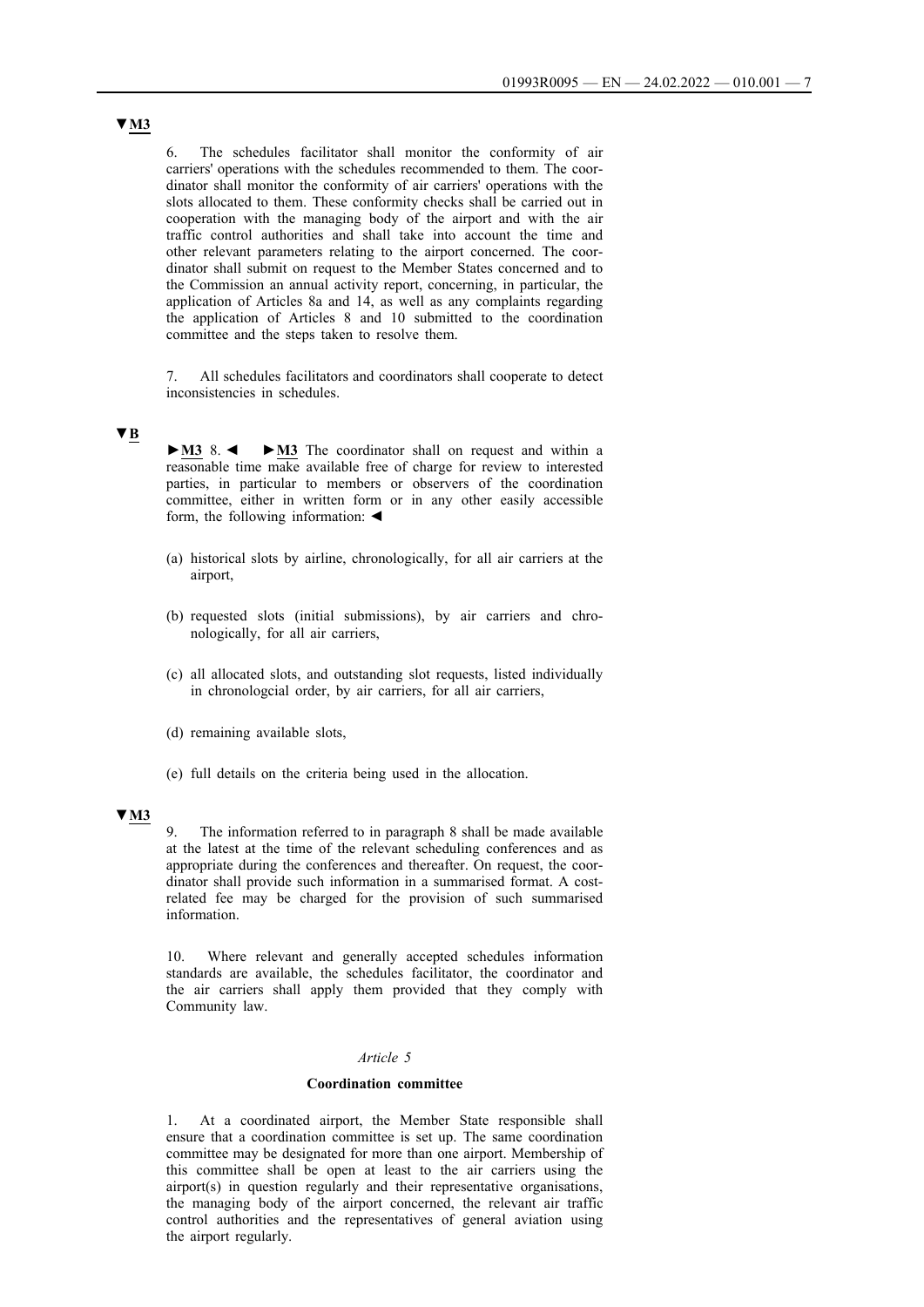The tasks of the coordination committee shall be:

- (a) to make proposals concerning or advise the coordinator and/or the Member State on:
	- the possibilities for increasing the capacity of the airport determined in accordance with Article 3 or for improving its usage;
	- the coordination parameters to be determined in accordance with Article 6;
	- the methods of monitoring the use of allocated slots;
	- local guidelines for the allocation of slots or the monitoring of the use of allocated slots, taking into account, inter alia, possible environmental concerns, as provided for in Article 8(5);
	- improvements to traffic conditions prevailing at the airport in question;
	- serious problems encountered by new entrants, as provided for in Article  $10(9)$ ;
	- all questions relating to the capacity of the airport;
- (b) to mediate between all parties concerned on complaints on the allocation of slots, as provided for in Article 11.

2. Member State representatives and the coordinator shall be invited to the meetings of the coordination committee as observers.

3. The coordination committee shall draw up written rules of procedure covering, inter alia participation, elections, the frequency of meetings, and language(s) used. Any member of the coordination committee may propose local guidelines as provided for in Article 8(5). At the request of the coordinator, the coordination committee shall discuss suggested local guidelines for the allocation of slots as well as those suggested for the monitoring of the use of allocated slots. A report of the discussions in the coordination committee shall be submitted to the Member State concerned with an indication of the respective positions stated within the committee.

## *Article 6*

#### **Coordination parameters**

1. At a coordinated airport the Member State responsible shall ensure the determination of the parameters for slot allocation twice yearly, while taking account of all relevant technical, operational and environmental constraints as well as any changes thereto.

This exercise shall be based on an objective analysis of the possibilities of accommodating the air traffic, taking into account the different types of traffic at the airport, the airspace congestion likely to occur during the coordination period and the capacity situation.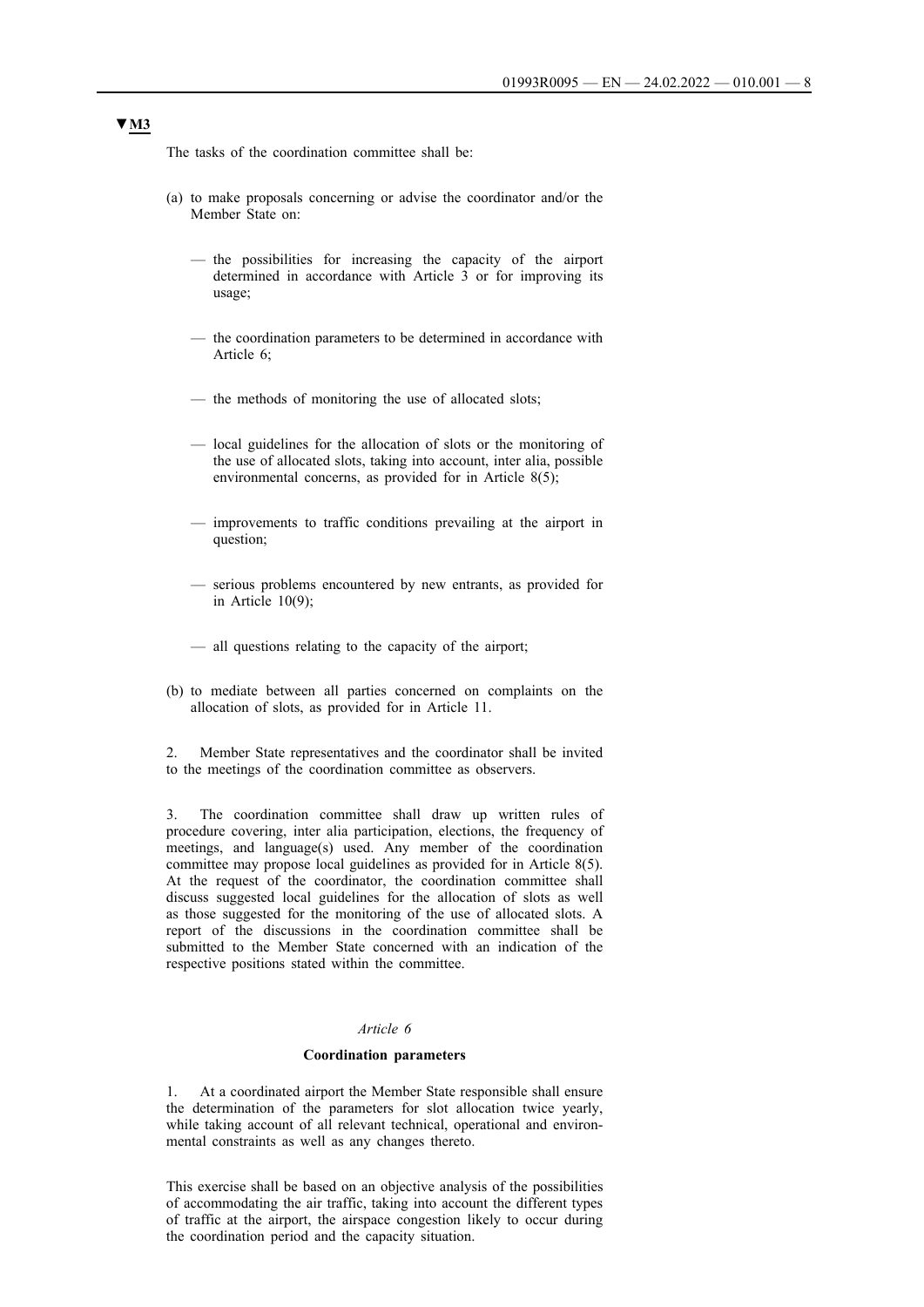The parameters shall be communicated to the airport coordinator in good time before the initial slot allocation takes place for the purpose of scheduling conferences.

2. For the purpose of the exercise referred to in paragraph 1, where the Member State does not do so, the coordinator shall define relevant coordination time intervals after consultation of the coordination committee and in conformity with the established capacity.

3. The determination of the parameters and the methodology used as well as any changes thereto shall be discussed in detail within the coordination committee with a view to increasing the capacity and number of slots available for allocation, before a final decision on the parameters for slot allocation is taken. All relevant documents shall be made available on request to interested parties.

#### *Article 7*

#### **Information for schedules facilitators and coordinators**

### **▼M7**

Air carriers operating or intending to operate at a schedules facilitated or coordinated airport shall submit to the schedules facilitator or coordinator respectively all relevant information requested by them. All relevant information shall be provided in the format and within the time-limit specified by the schedules facilitator or coordinator. In particular, an air carrier shall inform the coordinator, at the time of the request for allocation, whether it would benefit from the status of new entrant, in accordance with Article 2(b) or (ba), in respect of requested slots.

## **▼M3**

For all other airports with no particular designation status, the managing body of the airport shall provide, when requested by a coordinator, any information in its possession about the planned services of air carriers.

2. Where an air carrier fails to provide the information referred to in paragraph 1, unless it can satisfactorily demonstrate that mitigating circumstances exist, or provides false or misleading information, the coordinator shall not take into consideration the slot request or requests by that air carrier to which the missing, false or misleading information relates. The coordinator shall give that air carrier the opportunity to submit its observations.

3. The schedules facilitator or the coordinator, the managing body of the airport and the air traffic control authorities shall exchange all the information they require for the exercise of their respective duties, including flight data and slots.

#### *Article 8*

#### **Process of slot allocation**

1. Series of slots are allocated from the slot pool to applicant carriers as permissions to use the airport infrastructure for the purpose of landing or take-off for the scheduling period for which they are requested, at the expiry of which they have to be returned to the slot pool as set up according to the provisions of Article 10.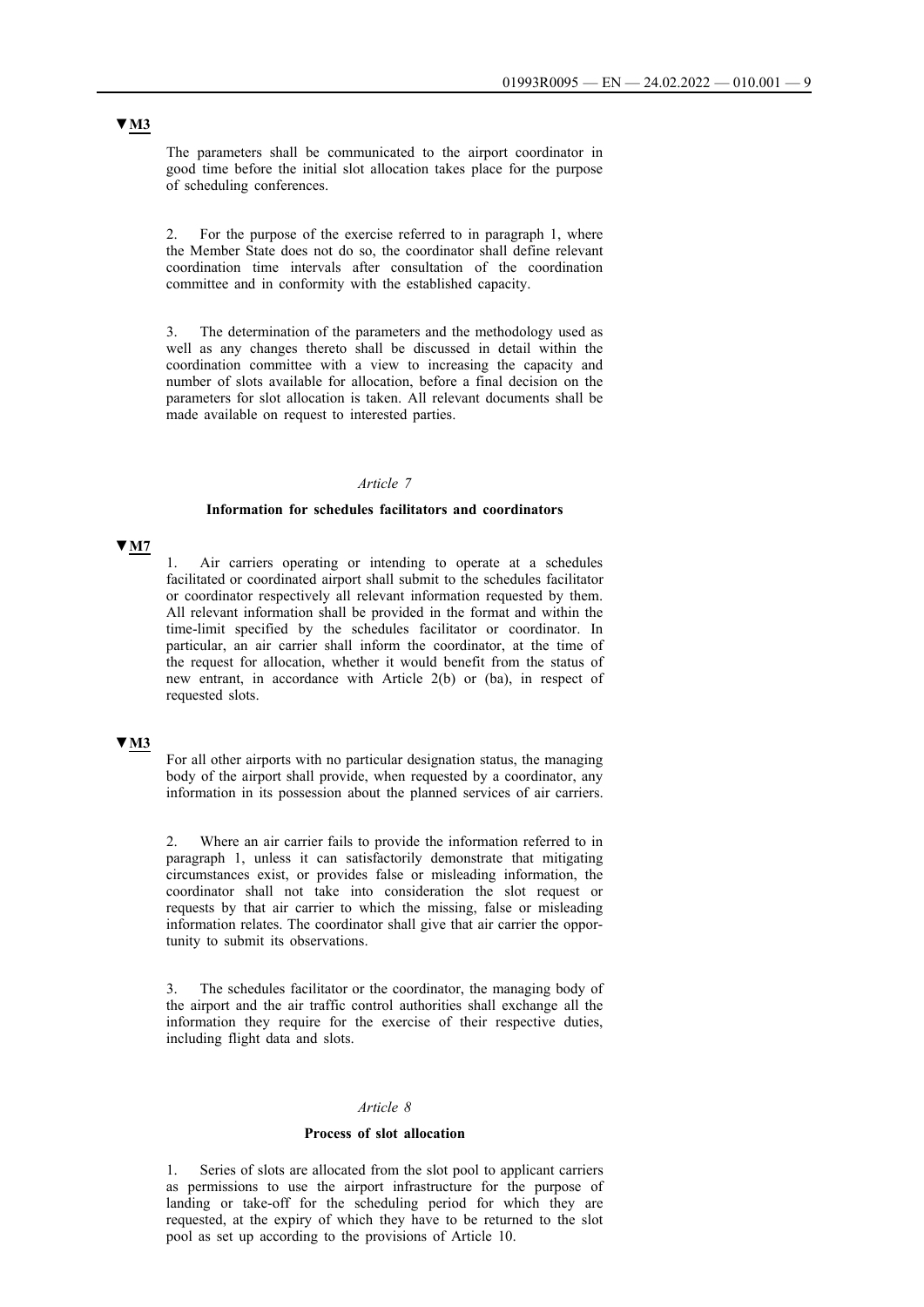## **▼M7**

2. Without prejudice to Articles 7, 8a and 9, Article 10(1) and (2a) and Article 14, paragraph 1 of this Article shall not apply when the following conditions are satisfied:

# **▼M3**

- a series of slots has been used by an air carrier for the operation of scheduled and programmed non-scheduled air services, and
- that air carrier can demonstrate to the satisfaction of the coordinator that the series of slots in question has been operated, as cleared by the coordinator, by that air carrier for at least 80 % of the time during the scheduling period for which it has been allocated.

In such case that series of slots shall entitle the air carrier concerned to the same series of slots in the next equivalent scheduling period, if requested by that air carrier within the time-limit referred to in Article 7(1).

## **▼M7**

2a. During the period referred to in Article 10a(3), a series of slots which was returned to the slot pool in accordance with paragraph 1 of this Article at the end of the scheduling period (the 'reference scheduling period') shall, upon request, be allocated for the next equivalent scheduling period to an air carrier which has operated at least five slots of the series in question following the application of Article 10a(7) during the reference scheduling period, provided that the series of slots has not already been allocated to the carrier originally holding that series for the next equivalent scheduling period in accordance with paragraph 2 of this Article.

In the event that more than one applicant fulfils the requirements of the first subparagraph, priority shall be given to the air carrier that has operated the greater number of slots of that series.

### **▼M3**

Without prejudice to Article  $10(2)$ , in a situation where all slot requests cannot be accommodated to the satisfaction of the air carriers concerned, preference shall be given to commercial air services and in particular to scheduled services and programmed non-scheduled air services. In the case of competing requests within the same category of services, priority shall be given for year round operations.

4. Re-timing of series of slots before the allocation of the remaining slots from the pool referred to in Article 10 to the other applicant air carriers shall be accepted only for operational reasons or if slot timings of applicant air carriers would be improved in relation to the timings initially requested. It shall not take effect prior to the express confirmation by the coordinator.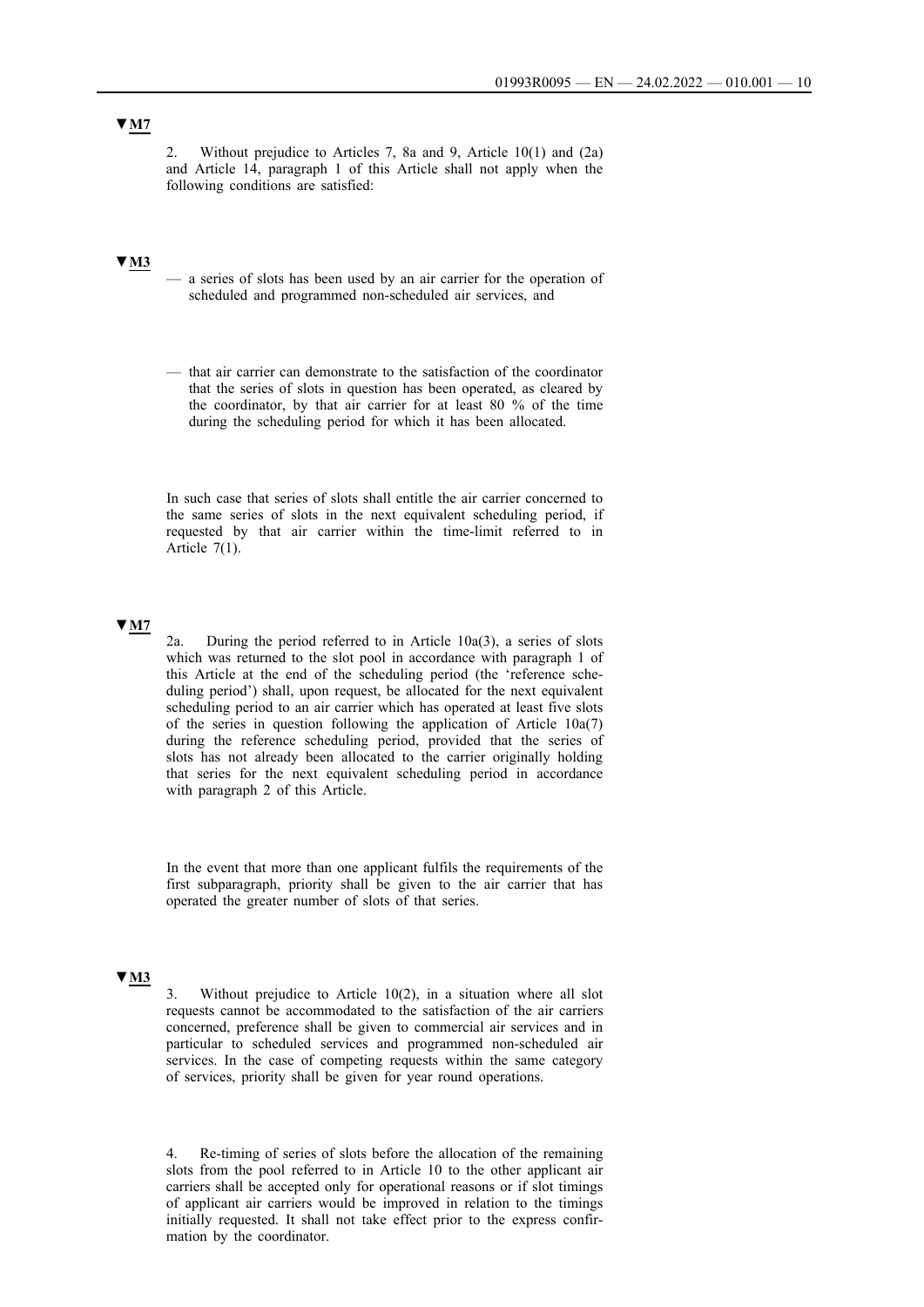5. The coordinator shall also take into account additional rules and guidelines established by the air transport industry world-wide or Community-wide as well as local guidelines proposed by the coordination committee and approved by the Member State or any other competent body responsible for the airport in question, provided that such rules and guidelines do not affect the independent status of the coordinator, comply with Community law and aim at improving the efficient use of airport capacity. These rules shall be communicated by the Member State in question to the Commission.

6. If a requested slot cannot be accommodated, the coordinator shall inform the requesting air carrier of the reasons therefor and shall indicate the nearest available alternative slot.

### **▼M7**

6a. Within the period during which COVID-19 coordination parameters apply and in order to enable the proper application of such coordination parameters, the coordinator may amend the timing of requested or allocated slots falling within the period specified in Article 10a(3) or cancel them after having heard the air carrier concerned. In this context, the coordinator shall take into account additional rules and guidelines referred to in paragraph 5 of this Article, under the conditions set out therein.

## **▼M3**

7. The coordinator shall, in addition to the planned slot allocation for the scheduling period, endeavour to accommodate single slot requests with short notice for any type of aviation, including general aviation. To this end, slots remaining in the pool referred to in Article 10 after distribution among the applicant carriers and slots available at short notice may be used.

#### *Article 8a*

#### **Slot mobility**

- 1. Slots may be:
- (a) transferred by an air carrier from one route or type of service to another route or type of service operated by that same air carrier;
- (b) transferred:
	- (i) between parent and subsidiary companies, and between subsidiaries of the same parent company,
	- (ii) as part of the acquisition of control over the capital of an air carrier,
	- (iii) in the case of a total or partial take-over when the slots are directly related to the air carrier taken over;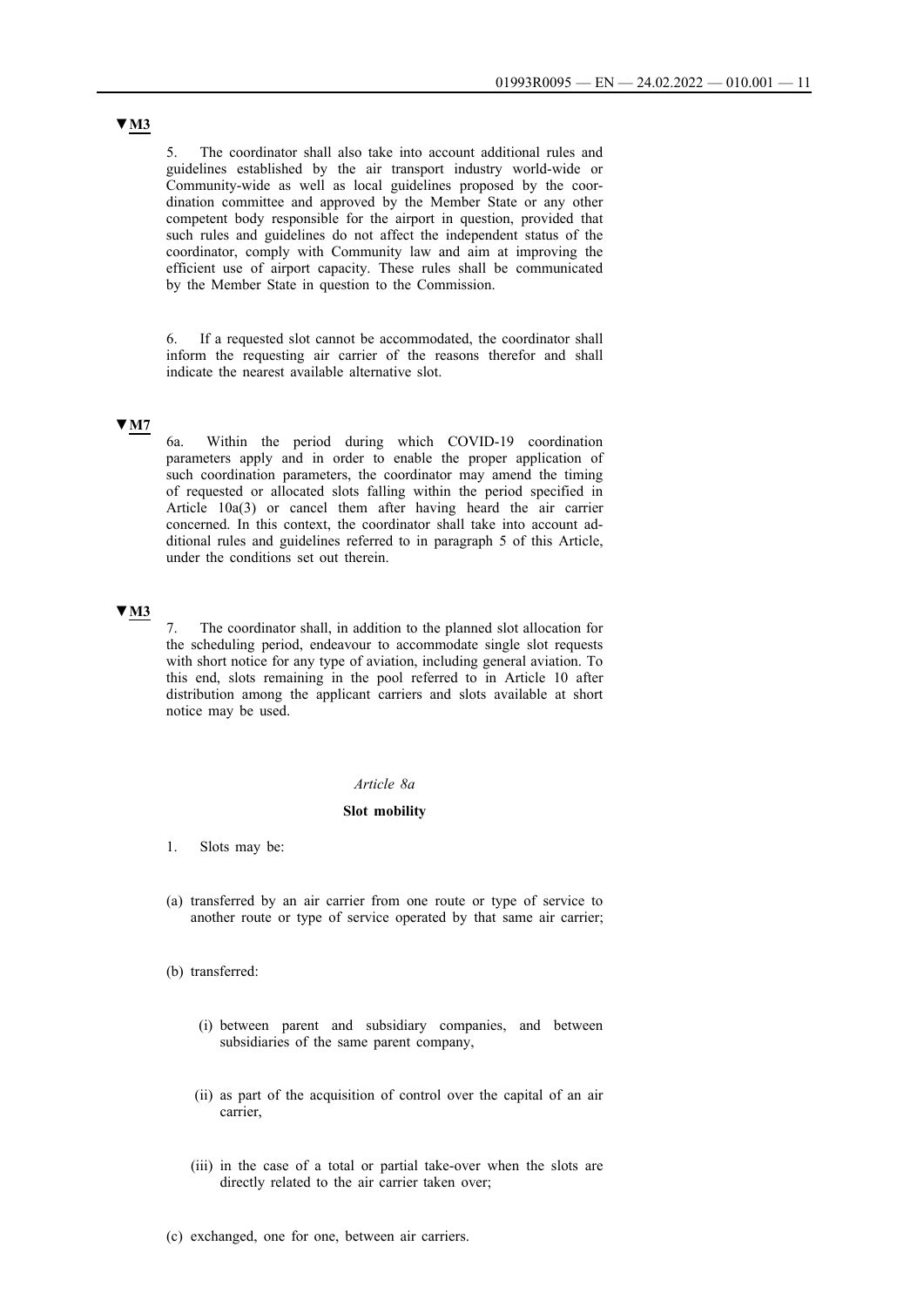2. The transfers or exchanges referred to in paragraph 1 shall be notified to the coordinator and shall not take effect prior to the express confirmation by the coordinator. The coordinator shall decline to confirm the transfers or exchanges if they are not in conformity with the requirements of this Regulation and if the coordinator is not satisfied that:

- (a) airport operations would not be prejudiced, taking into account all technical, operational and environmental constraints;
- (b) limitations imposed according to Article 9 are respected;
- (c) a transfer of slots does not fall within the scope of paragraph 3.

## **▼M7**

- 3. (a) Slots allocated to a new entrant as defined in Article 2(b) or (ba) may not be transferred as provided for in paragraph 1(b) of this Article for a period of two equivalent scheduling periods, except in the case of a legally authorised takeover of the activities of a bankrupt undertaking.
	- (b) Slots allocated to a new entrant as defined in Article 2(b)(ii) and (iii) or in Article 2(ba)(ii) may not be transferred to another route as provided for in paragraph 1(a) of this Article for a period of two equivalent scheduling periods unless the new entrant would have been treated with the same priority on the new route as on the initial route.
	- (c) Slots allocated to a new entrant as defined in Article 2(b) or (ba) may not be exchanged as provided for in paragraph 1(c) of this Article for a period of two equivalent scheduling periods, except in order to improve the slot timings for these services in relation to the timings initially requested.

### **▼M3**

#### *Article 8b*

#### **Exclusion of compensation claims**

The entitlement to series of slots referred to in Article 8(2) shall not give rise to any claims for compensation in respect of any limitation, restriction or elimination thereof imposed under Community law, in particular in application of the rules of the Treaty relating to air transport. This Regulation shall not affect the powers of public authorities to require the transfer of slots between air carriers and to direct how these are allocated pursuant to national competition law or to Articles 81 or 82 of the Treaty or Council Regulation (EEC) No 4064/89 of 21 December 1989 on the control of concentrations between undertakings  $(1)$ . These transfers can only take place without monetary compensation.

 $(1)$  OJ L 395, 30.12.1989, p. 1. Regulation as last amended by Regulation (EC) No 1310/97 (OJ L 180, 9.7.1997, p. 1).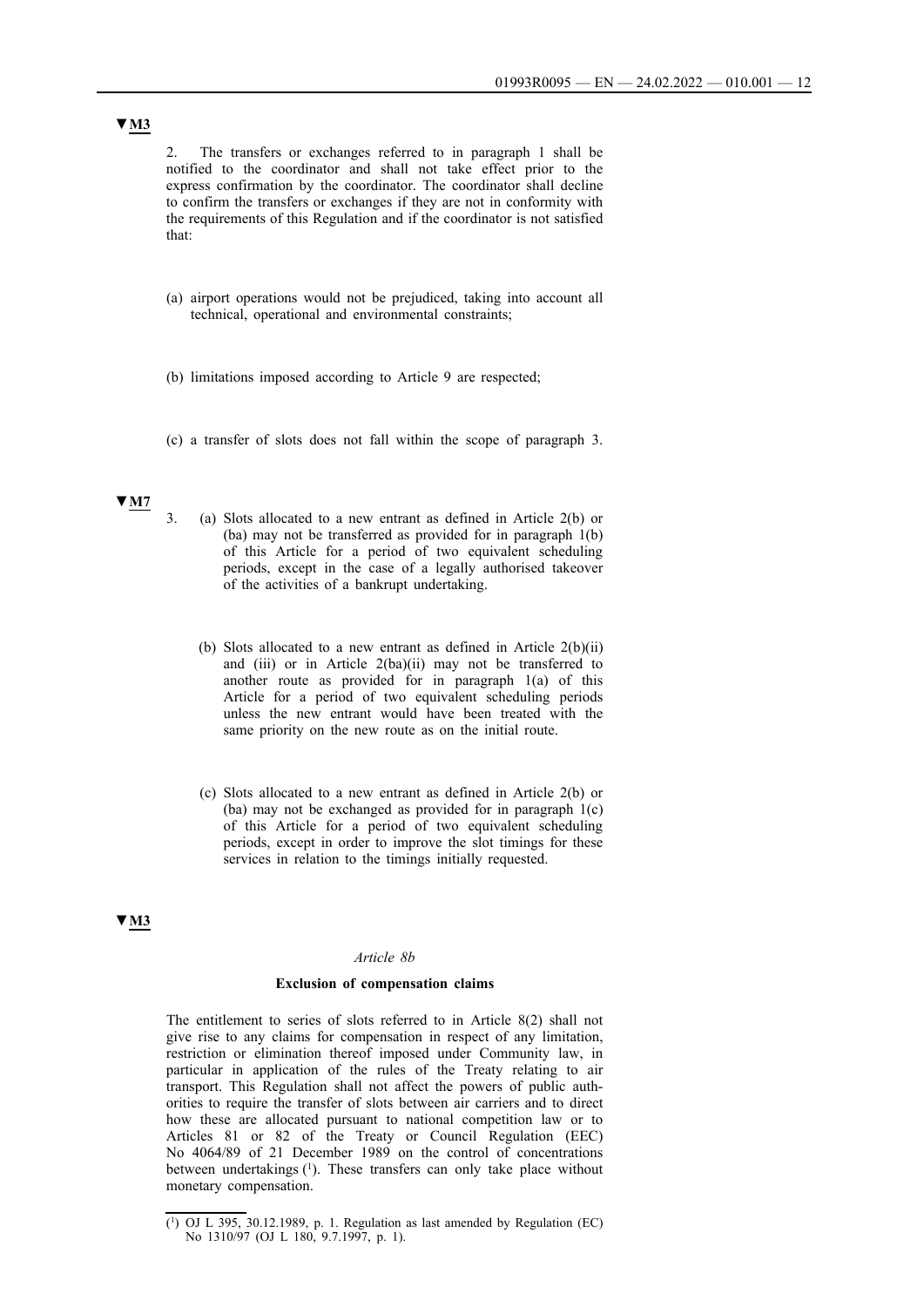#### *Article 9*

#### **Public service obligations**

1. Where public service obligations have been imposed on a route in accordance with Article 4 of Regulation (EEC) No 2408/92, a Member State may reserve at a coordinated airport the slots required for the operations envisaged on that route. If the reserved slots on the route concerned are not used, they shall be made available to any other air carrier interested in operating the route in accordance with the public service obligations, subject to paragraph 2. If no other carrier is interested in operating the route and the Member State concerned does not issue a call for tenders under Article 4(1)(d) of Regulation (EEC) No 2408/92, the slots shall either be reserved for another route subject to public service obligations or be returned to the pool.

The tender procedure established in Article  $4(1)(d)$  to (g) and 4(1)(i) of Regulation (EEC) No 2408/92 shall be applied for the use of the slots referred to in paragraph 1 above if more than one Community air carrier is interested in serving the route and has not been able to obtain slots within one hour before or after the times requested from the coordinator.

#### *Article 10*

#### **Slot pool**

The coordinator shall set up a pool, which shall contain all the slots not allocated on the basis of Article 8(2) and 8(4). All new slot capacity determined pursuant to Article 3(3) shall be placed in the pool.

2. A series of slots that has been allocated to an air carrier for the operation of a scheduled or a programmed non-scheduled air service shall not entitle that air carrier to the same series of slots in the next equivalent scheduling period if the air carrier cannot demonstrate to the satisfaction of the coordinator that they have been operated, as cleared by the coordinator, by that air carrier for at least 80 % of the time during the scheduling period for which they have been allocated.

### **▼M7**

2a. Notwithstanding paragraph 2, a series of slots allocated for the scheduling period from 28 March 2021 until 30 October 2021 shall entitle the air carrier to the same series of slots for the scheduling period from 27 March 2022 until 29 October 2022 if the air carrier has made the complete series of slots available to the coordinator for reallocation before 28 February 2021. This paragraph shall only apply to series of slots which had been allocated to the same carrier for the scheduling period from 29 March 2020 until 24 October 2020. The number of slots in respect of which the air carrier in question may benefit under this paragraph shall be limited to a number equivalent to 50 % of the slots which were allocated to the same carrier for the scheduling period from 29 March 2020 until 24 October 2020 except for an air carrier allocated fewer than 29 slots per week on average during the previous equivalent scheduling period at the airport in question.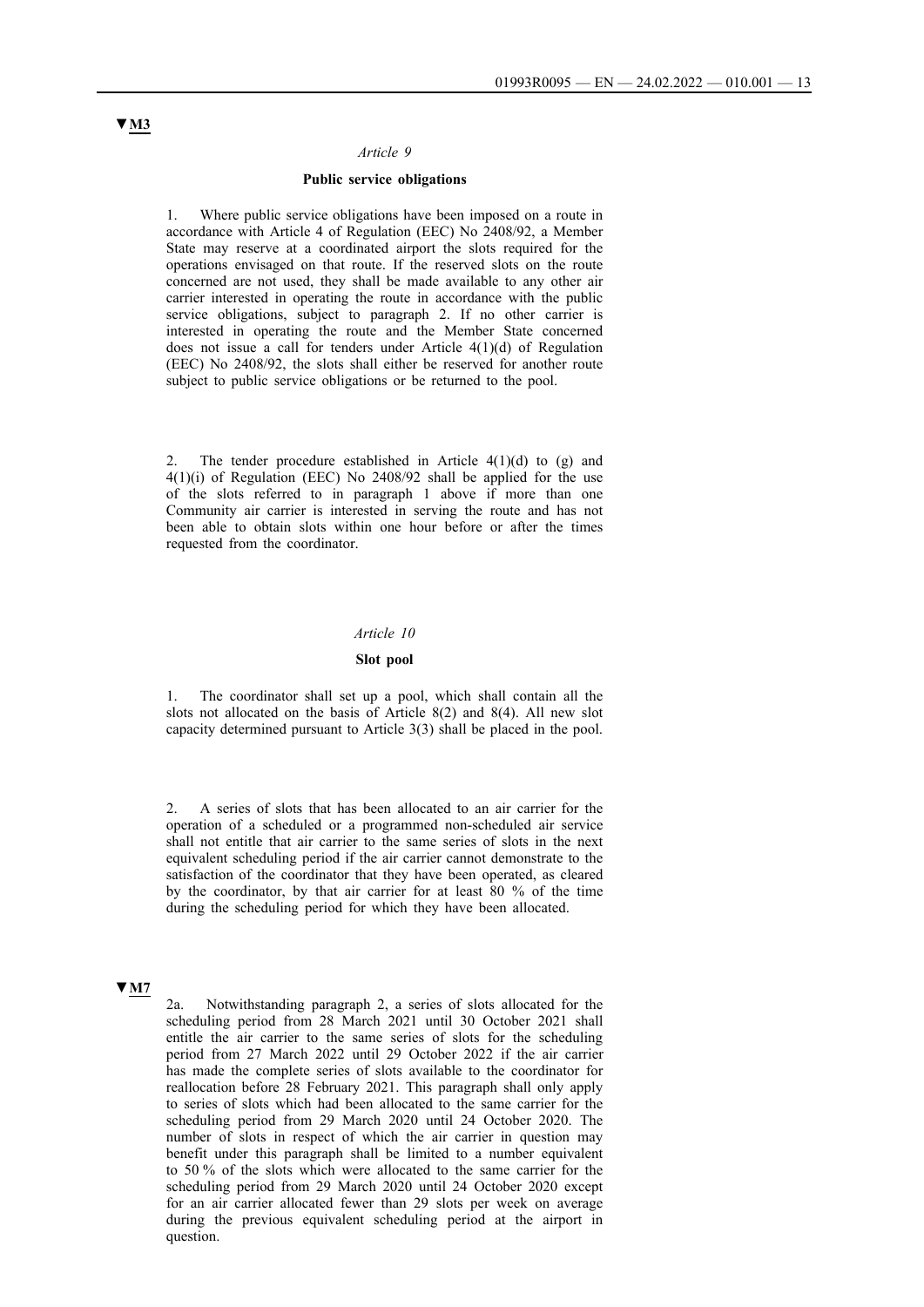3. Slots allocated to an air carrier before 31 January for the following summer season, or before 31 August for the following winter season, but which are returned to the coordinator for reallocation before those dates shall not be taken into account for the purposes of the usage calculation.

4. If the 80 % usage of the series of slots cannot be demonstrated, all the slots constituting that series shall be placed in the slot pool, unless the non-utilisation can be justified on the basis of any of the following reasons:

- (a) unforeseeable and unavoidable circumstances outside the air carrier's control leading to:
	- grounding of the aircraft type generally used for the air service in question;
	- closure of an airport or airspace;
	- serious disturbance of operations at the airports concerned, including those series of slots at other Community airports related to routes which have been affected by such disturbance, during a substantial part of the relevant scheduling period;
- (b) interruption of air services due to action intended to affect these services which makes it practically and/or technically impossible for the air carrier to carry out operations as planned;
- (c) serious financial damage for a Community air carrier concerned, with, as a result, the granting of a temporary license by the licensing authorities pending financial reorganisation of the air carrier in accordance with Article 5(5) of Regulation (EEC) No 2407/92;
- (d) judicial proceedings concerning the application of Article 9 for routes where public service obligations have been imposed according to Article 4 of Regulation (EEC) No 2408/92 resulting in the temporary suspension of the operation of such routes;

#### **▼M7**

- (e) during the period referred to in Article 10a(3), the introduction by public authorities of measures intended to address the spread of COVID-19 at one end of a route for which the slots in question were used or planned to be used, on condition that the measures had not been published at the time the series of slots had been allocated, that those measures significantly impact the viability or possibility of travel or the demand on the routes concerned and that they lead to any of the following:
	- (i) a partial or total closure of the border or airspace, or a partial or total closure or reduction of capacity of the airport, during a substantial part of the relevant scheduling period,
	- (ii) a severe impediment to passengers' ability to travel with any carrier on that direct route during a substantial part of the relevant scheduling period including,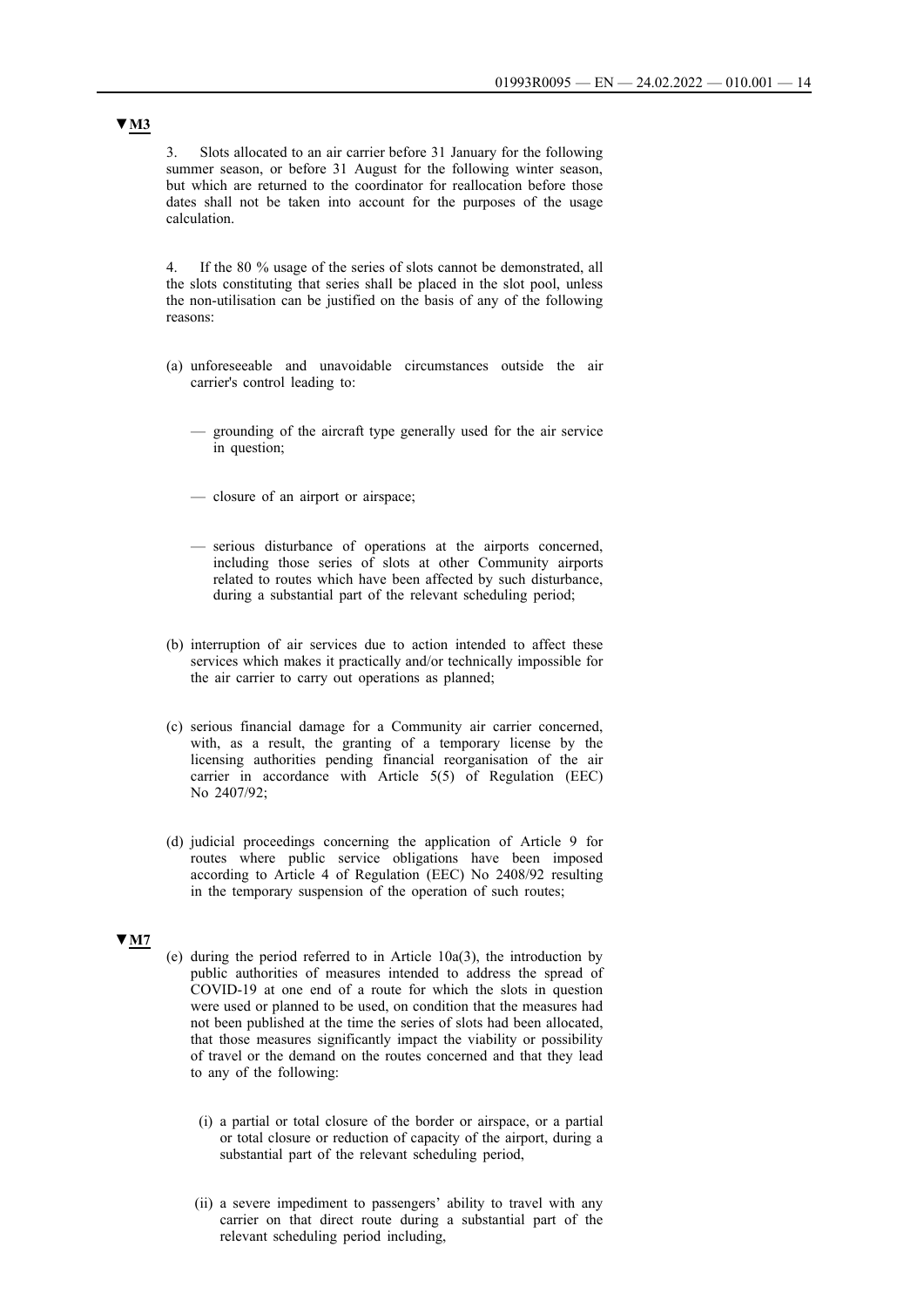- travel restrictions based on nationality or place of residence, prohibition of all except essential travel, or bans on flights from or to certain countries or geographical areas,
- restrictions of movement or quarantine or isolation measures within the country or region where the airport of destination is located (including intermediate points),
- restrictions on the availability of services essential to support directly the operation of an air service,
- (iii) restrictions on airline crew movements significantly hampering the operation of air services from or to the airports served, including sudden bans on entry or the stranding of crew in unexpected locations due to quarantine measures.

Point (e) shall apply within the period during which the measures referred to in that point apply and, within the limits referred to in the third, fourth and fifth subparagraphs, for an additional period of up to six weeks. However, where the measures referred to in point (e) cease to apply less than six weeks before the end of a scheduling period, point (e) shall apply to the remainder of the six week period only where the slots in the subsequent scheduling period are used for the same route.

Point (e) shall only apply to slots used for routes for which they were already used by the air carrier prior to the publication of the measures referred to in that point.

Point (e) shall cease to apply where the air carrier uses the slots in question to change to a route not affected by the measures of the public authorities.

Air carriers may justify the non-utilisation of a slot in accordance with point (e) for a maximum of two consecutive scheduling periods.

## **▼M3**

5. At the request of a Member State or on its own initiative the Commission shall examine the application of paragraph 4 by the coordinator of an airport falling within the scope of this Regulation.

It shall take a decision within two months of receipt of the request in accordance with the procedure referred to in Article 13(2).

6. Without prejudice to Article 8(2) of this Regulation and without prejudice to Article 8(1) of Regulation (EEC) No 2408/92, slots placed in the pool shall be distributed among applicant air carriers. 50 % of these slots shall first be allocated to new entrants unless requests by new entrants are less than 50 %. The coordinator shall treat the requests of new entrants and other carriers fairly, in accordance with the coordination periods of each scheduling day.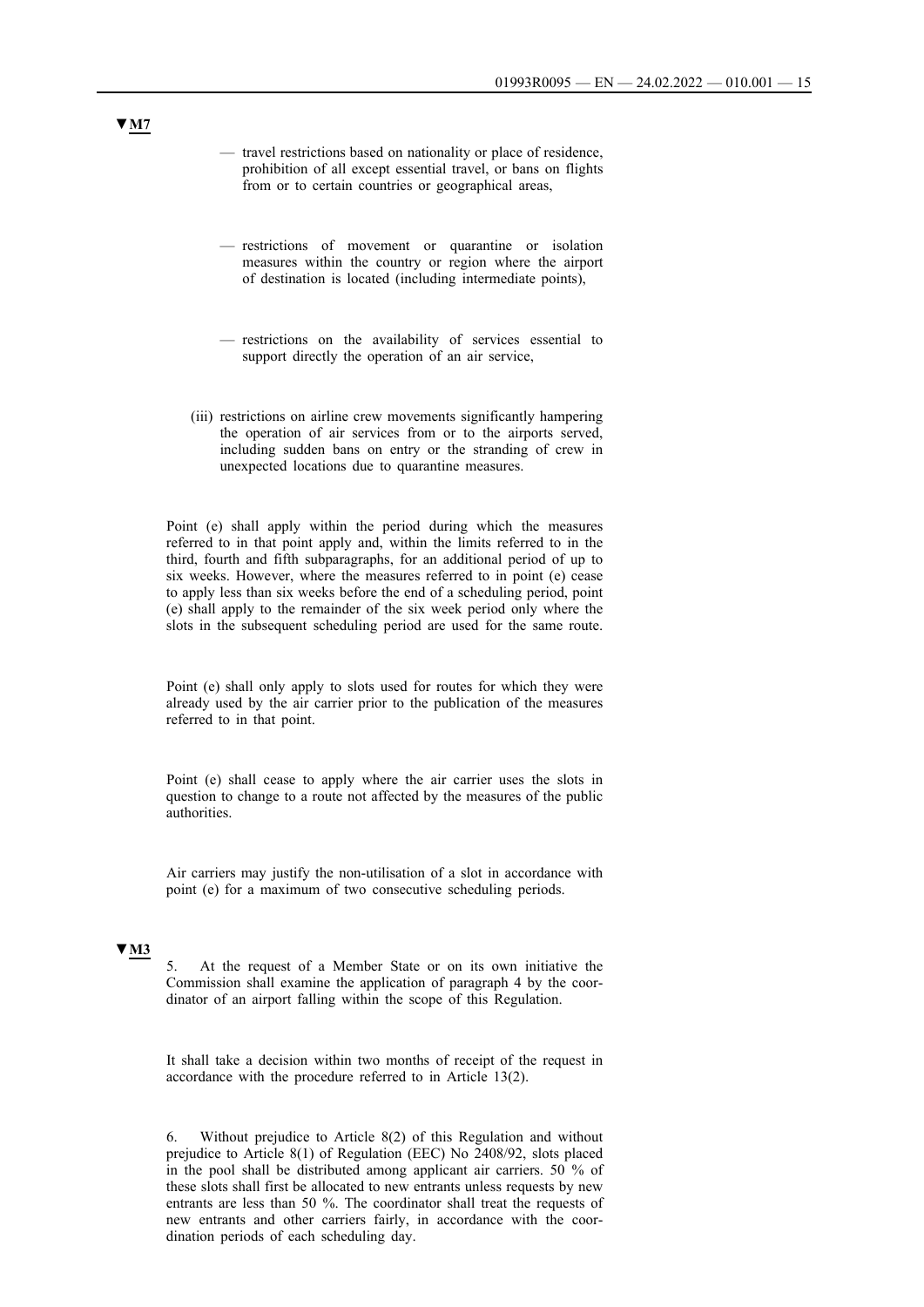Among requests from new entrants, preference shall be given to air carriers qualifying for new entrant status under Article 2(b)(i) and (ii), Article  $2(b)(i)$  and (iii) or Article  $2(ba)(i)$  and (ii).

## **▼M3**

7. A new entrant which has been offered a series of slots within one hour before or after the time requested but has not accepted this offer shall not retain its new entrant status for that scheduling period.

8. In the case of services operated by a group of air carriers, only one of the participating air carriers can apply for the required slots. The air carrier operating such a service assumes responsibility for meeting the operating criteria required to maintain historical precedence referred to in Article 8(2).

Slots allocated to one air carrier may be used by (an)other air carrier(s) participating in a joint operation, provided that the designator code of the air carrier to whom the slots are allocated remains on the shared flight for coordination and monitoring purposes. Upon discontinuation of such operations, the slots so used will remain with the air carrier to whom they were initially allocated. Air carriers involved in shared operations shall advise coordinators of the detail of such operations prior to the beginning of such operations.

9. If serious problems continue to exist for new entrants, the Member State shall ensure that a meeting of the airport coordination committee is convened. The purpose of the meeting shall be to examine possibilities for remedying the situation. The Commission shall be invited to that meeting.

## **▼M7**

#### *Article 10a*

#### **Allocation of slots in response to the COVID-19 crisis**

1. For the purposes of Articles 8(2) and 10(2), coordinators shall consider slots allocated for the period from 1 March 2020 until 27 March 2021 as having been operated by the air carrier to which they were initially allocated.

2. For the purposes of Articles 8(2) and 10(2), coordinators shall consider slots allocated for the period from 23 January 2020 until 29 February 2020 as having been operated by the air carrier to which they were initially allocated, as regards air services between airports in the Union and airports either in the People's Republic of China or in the Hong Kong Special Administrative Region of the People's Republic of China.

## **▼M9**

In respect of slots which have not been made available to the coordinator for reallocation in accordance with Article 10(2a), during the period from 28 March 2021 until 29 October 2022 and for the purposes of Article 8(2) and Article 10(2), if an air carrier demonstrates to the satisfaction of the coordinator that the series of slots in question has been operated, as cleared by the coordinator, by that air carrier for at least 50 % of the time during the scheduling period of 28 March 2021 to 30 October 2021, 50  $\%$  of the time during the scheduling period of 31 October 2021 to 26 March 2022, and 64 % of the time during the scheduling period of 27 March 2022 to 29 October 2022, the air carrier shall be entitled to the same series of slots for the next equivalent scheduling period.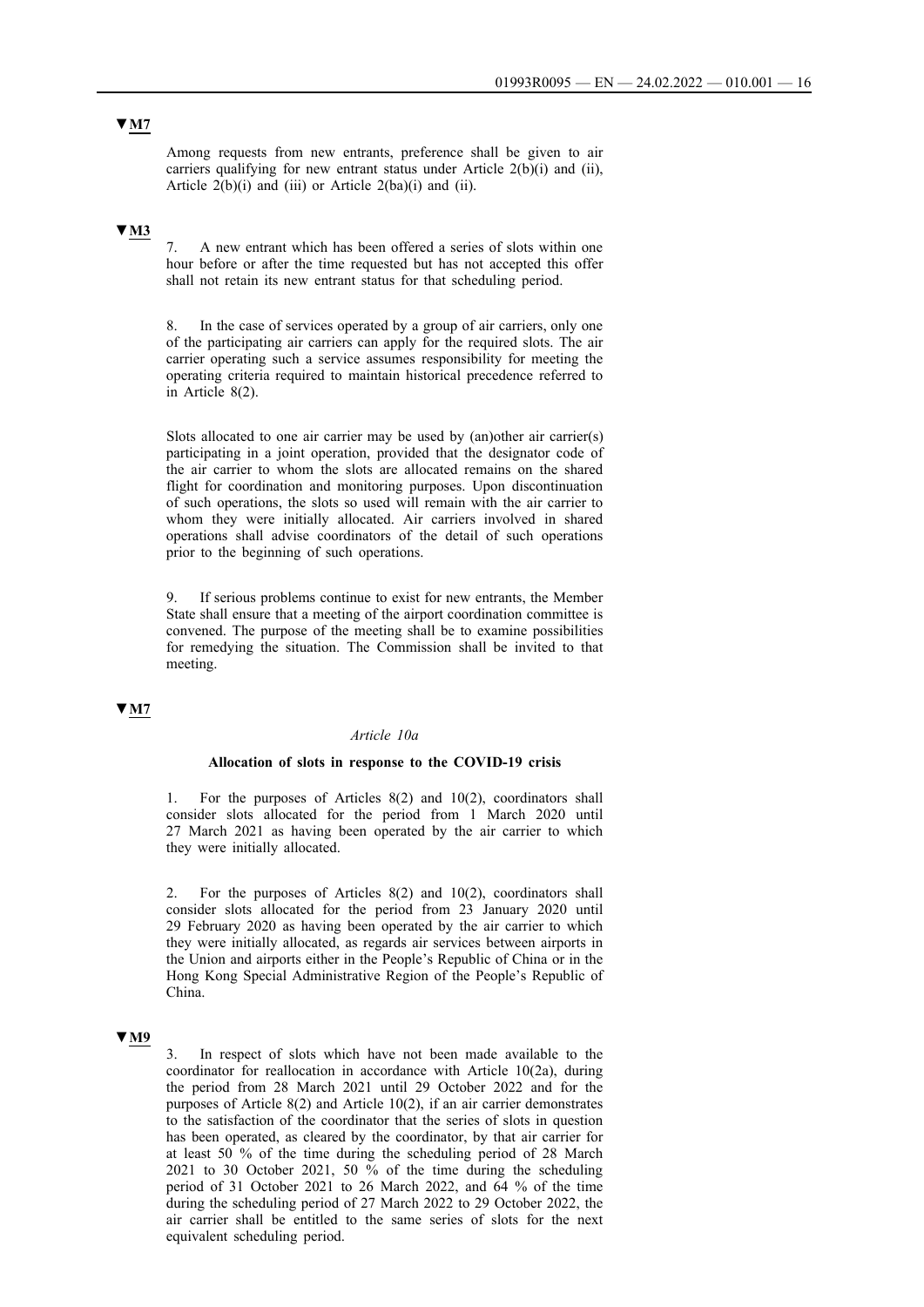## **▼M9**

In respect of the period referred to in the first subparagraph of this paragraph, the percentage values referred to in Article 10(4) and in Article 14(6), point (a) shall be 50 % for the scheduling period of 28 March 2021 to 30 October 2021, 50 % for the scheduling period of 31 October 2021 to 26 March 2022, and 64 % for the scheduling period of 27 March 2022 to 29 October 2022.

## **▼M7**

4. In respect of slots with a date from 9 April 2020 until 27 March 2021, paragraph 1 shall only apply where the air carrier returned the relevant unused slots to the coordinator for reallocation to other air carriers.

5. Where the Commission finds, on the basis of data published by Eurocontrol, which is the network manager for the air traffic network functions of the single European sky, that the reduction in the level of air traffic as compared to the level in the corresponding period in 2019 is persisting and, on the basis of Eurocontrol traffic forecasts, is likely to persist, and also finds, on the basis of the best available scientific data, that this situation is the result of the impact of the COVID-19 crisis, the Commission shall adopt delegated acts in accordance with Article 12a to amend the period specified in paragraph 3 of this Article accordingly.

The Commission is empowered to adopt, where strictly necessary in order to address the evolving impact of the COVID-19 crisis on air traffic levels, delegated acts in accordance with Article 12a to amend the percentage values referred to in paragraph 3 of this Article within a range between 30 % and 70 %. For this purpose, the Commission shall take into account changes that have occurred since 20 February 2021, on the basis of the following elements:

- (a) data published by Eurocontrol on traffic levels and traffic forecasts;
- (b) the evolution of air traffic trends during the scheduling periods, taking into account the evolution observed since the start of the COVID-19 crisis; and
- (c) indicators relating to demand for passenger and cargo air transport, including trends regarding fleet size, fleet utilisation, and load factors.

Delegated acts pursuant to this paragraph shall be adopted no later than 31 December for the following summer scheduling period and no later than 31 July for the following winter scheduling period.

6. Where, in the case of a prolonged impact of the COVID-19 crisis on the air transport sector in the Union, imperative grounds of urgency so require, the procedure provided for in Article 12b shall apply to delegated acts adopted pursuant to this Article.

7. During the period referred to in paragraph 3, air carriers shall make available to the coordinator for reallocation to other air carriers any slot they do not intend to use, no less than three weeks before the date of operation.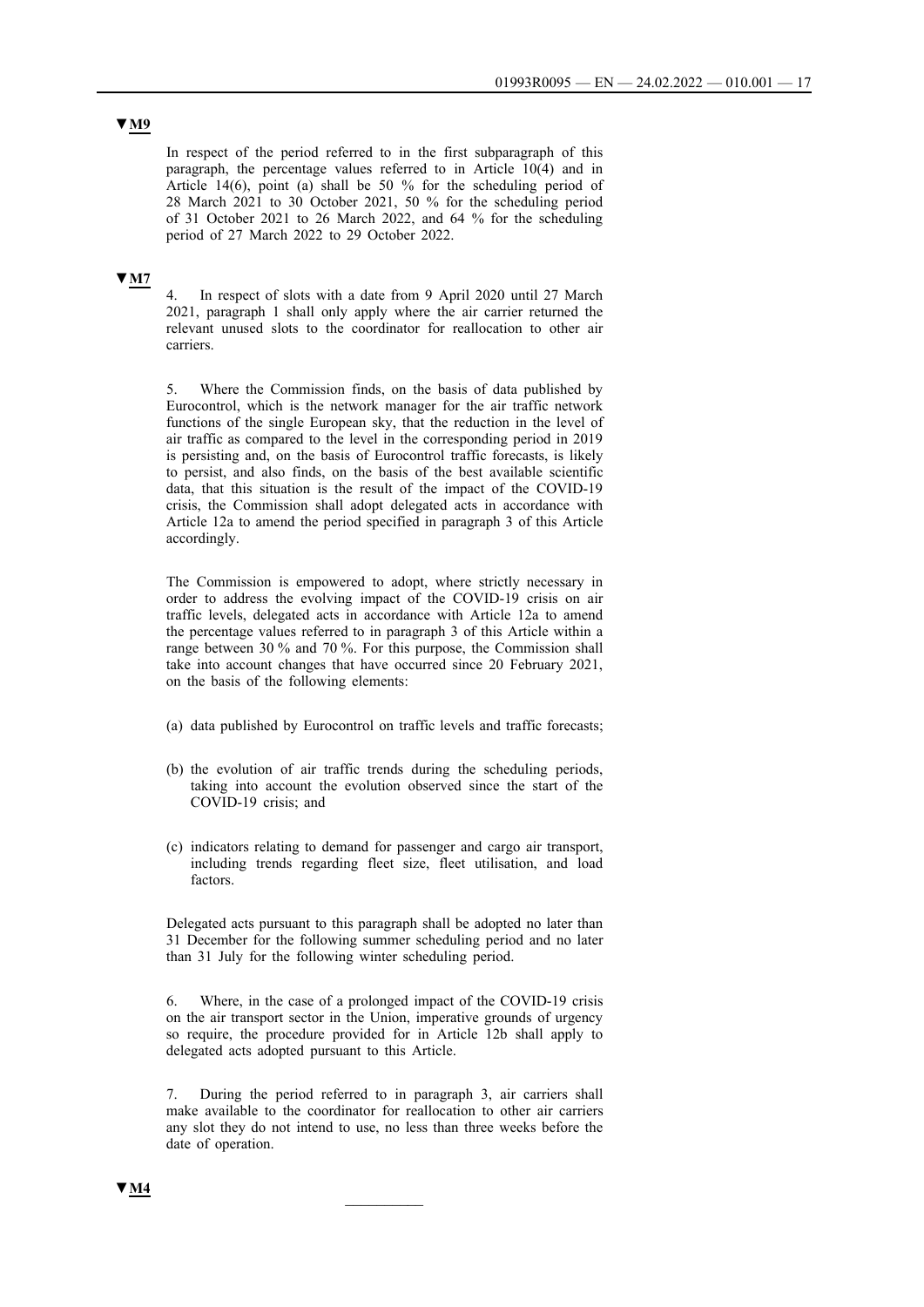#### *Article 11*

### **Complaints and rights of appeal**

1. Without prejudice to rights of appeal under national law, complaints regarding the application of Articles 7(2), 8, 8a, 10 and  $14(1)$  to (4) and (6) shall be submitted to the coordination committee. The committee shall, within a period of one month following submission of the complaint, consider the matter and if possible make proposals to the coordinator in an attempt to resolve the problem. If the complaint cannot be settled, the Member State responsible may, within a further two month period, provide for mediation by an air carriers' or airports' representative organisation or other third party.

2. Member States shall take appropriate measures, in accordance with national law, to protect coordinators with regard to claims for damages relating to their functions under this Regulation, save in cases of gross negligence or wilful misconduct.

# **▼B**

**▼M3**

#### *Article 12*

### **Relations with third countries**

Whenever it appears that, with respect to the allocation and use of slots at its airports, a third country:

- (a) does not grant Community air carriers treatment comparable to that granted by this Regulation to air carriers from that country, or
- (b) does not grant Community air carriers de facto national treatment, or
- (c) grants air carriers from other third countries more favourable treatment than Community air carriers,

the Commission may, in accordance with the procedure referred to in Article 13(2), decide that a Member State or Member States shall take measures, including the suspension in whole or in part of the application of this Regulation in respect of an air carrier or air carriers of that third country with a view to remedying the discriminatory behaviour of the third country concerned.

# **▼B**

2. Member States shall inform the Commission of any serious difficulties encountered, in law or in fact, by Community air carriers in obtaining slots at airports in third countries.

## **▼M5**

### *Article 12a*

### **Exercise of the delegation**

1. The power to adopt delegated acts is conferred on the Commission subject to the conditions laid down in this Article.

### **▼M7**

2. The power to adopt delegated acts referred to in Article 10a shall be conferred on the Commission until 21 February 2022.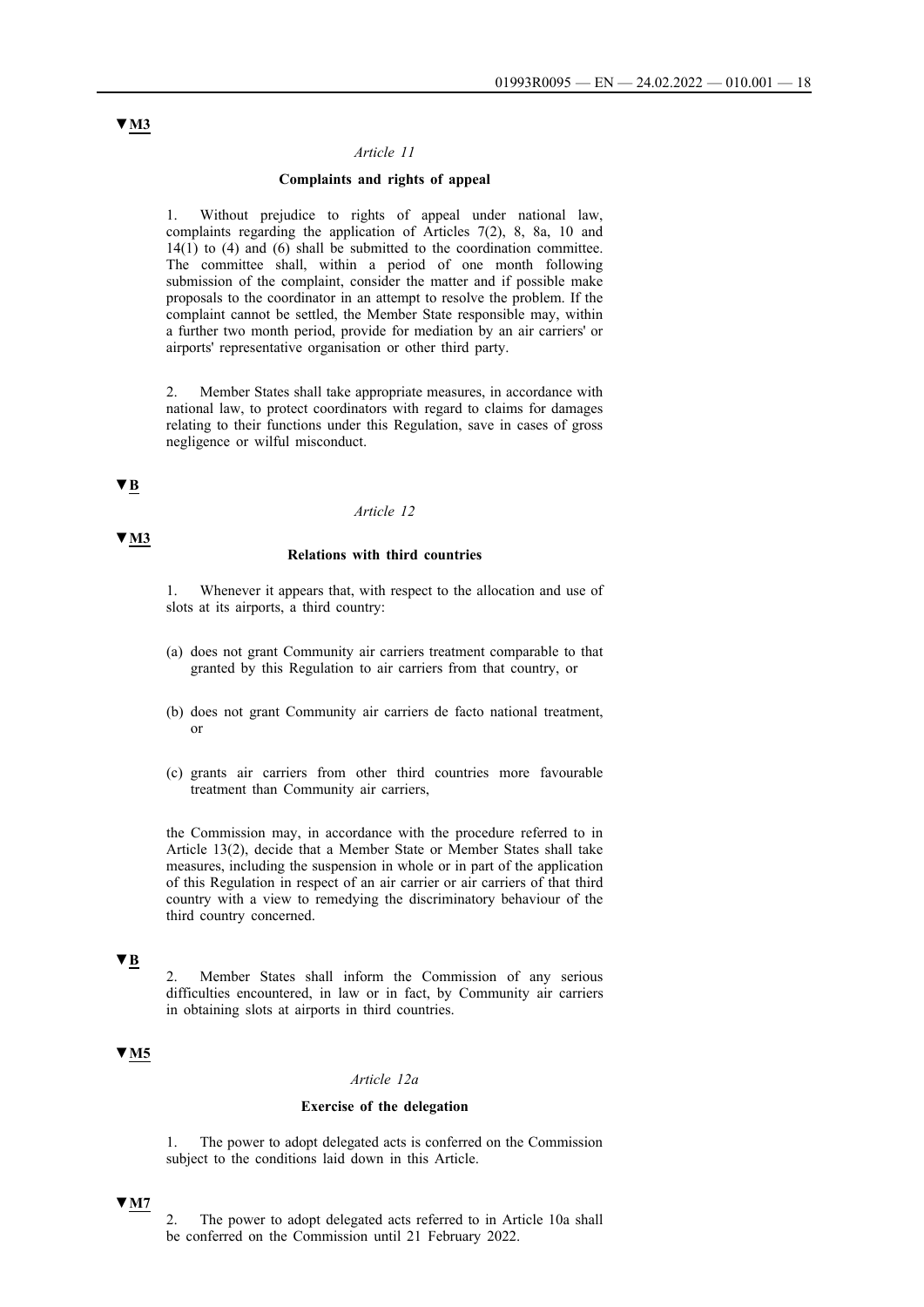3. The delegation of power referred to in Article 10a may be revoked at any time by the European Parliament or by the Council. A decision to revoke shall put an end to the delegation of the power specified in that decision. It shall take effect the day following the publication of the decision in the *Official Journal of the European Union* or at a later date specified therein. It shall not affect the validity of any delegated acts already in force.

4. Before adopting a delegated act, the Commission shall consult experts designated by each Member State in accordance with the principles laid down in the Interinstitutional Agreement of 13 April 2016 on Better Law-Making.

5. As soon as it adopts a delegated act, the Commission shall notify it simultaneously to the European Parliament and to the Council.

6. A delegated act adopted pursuant to Article 10a shall enter into force only if no objection has been expressed either by the European Parliament or by the Council within a period of two months of notification of that act to the European Parliament and the Council or if, before the expiry of that period, the European Parliament and the Council have both informed the Commission that they will not object. That period shall be extended by two months at the initiative of the European Parliament or of the Council.

#### *Article 12b*

### **Urgency procedure**

1. Delegated acts adopted under this Article shall enter into force without delay and shall apply as long as no objection is expressed in accordance with paragraph 2. The notification of a delegated act to the European Parliament and to the Council shall state the reasons for the use of the urgency procedure.

Either the European Parliament or the Council may object to a delegated act in accordance with the procedure referred to in Article 12a(6). In such a case, the Commission shall repeal the act immediately following the notification of the decision to object by the European Parliament or by the Council.

#### **▼M3**

#### *Article 13*

#### **Committee procedure**

1. The Commission shall be assisted by a committee.

2. Where reference is made to this paragraph Articles 5 and 7 of Council Decision 1999/468/EC of 28 June 1999 laying down the procedures for the exercise of implementing powers conferred to the Commission (1) shall apply, having regard to the provisions of Article 8 thereof.

The period laid down in Article 5(6) of Decision 1999/468/EC shall be set at three months.

3. The committee may also be consulted by the Commission on any other matter concerning application of this Regulation.

4. The committee shall adopt its rules of procedure.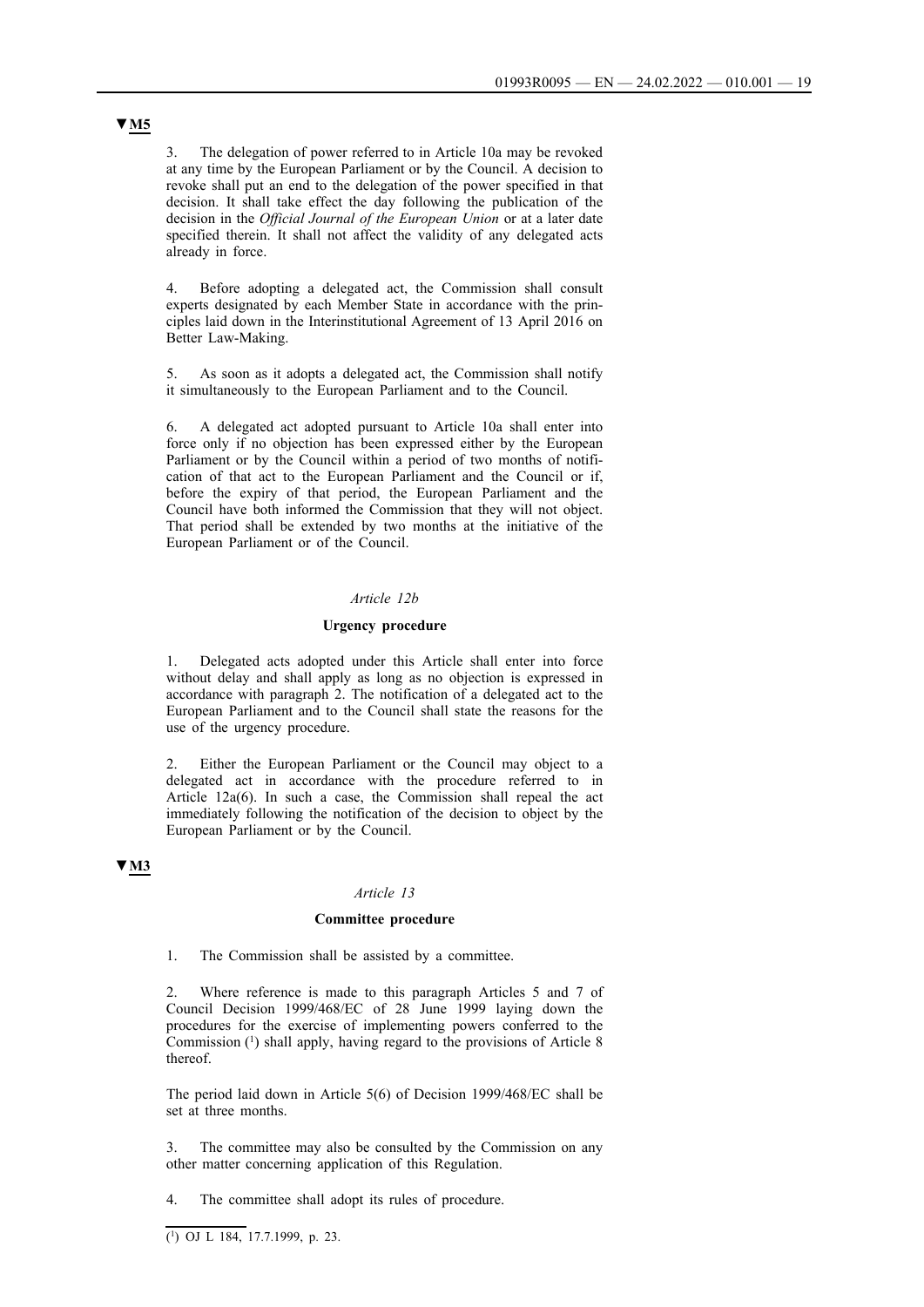#### *Article 14*

### **Enforcement**

1. An air carrier's flight plan may be rejected by the competent Air Traffic Management authorities if the air carrier intends to land or take off at a coordinated airport, during the periods for which it is coordinated, without having a slot allocated by the coordinator.

2. The coordinator shall withdraw the series of slots provisionally allocated to an air carrier in the process of establishing itself and place them in the pool on 31 January for the following summer season or on 31 August for the following winter season if the undertaking does not hold an operating licence or equivalent on that date or if it is not stated by the competent licensing authority that it is likely that an operating licence or equivalent will be issued before the relevant scheduling period commences.

3. The coordinator shall withdraw and place in the pool the series of slots of an air carrier, which it has received following an exchange pursuant to Article 8a(1)(c) if they have not been used as intended.

Air carriers that repeatedly and intentionally operate air services at a time significantly different from the allocated slot as part of a series of slots or uses slots in a significantly different way from that indicated at the time of allocation and thereby cause prejudice to airport or air traffic operations shall lose their status as referred to in Article 8(2). The coordinator may decide to withdraw from that air carrier the series of slots in question for the remainder of the scheduling period and place them in the pool after having heard the air carrier concerned and after issuing a single warning.

## **▼M7**

5. Member States shall establish and apply effective, proportionate and dissuasive penalties or equivalent measures to air carriers who repeatedly and intentionally fail to comply with this Regulation.

## **▼M3**

- 6. (a) Without prejudice to Article 10(4), if the 80 % usage rate as defined in Article 8(2) cannot be achieved by an air carrier, the coordinator may decide to withdraw from that air carrier the series of slots in question for the remainder of the scheduling period and place them in the pool after having heard the air carrier concerned.
	- (b) Without prejudice to Article 10(4), if after an allotted time corresponding to 20 % of the period of the series validity no slots of that series of slots have been used, the coordinator shall place the series of slots in question in the pool for the remainder of the scheduling period, after having heard the air carrier concerned.